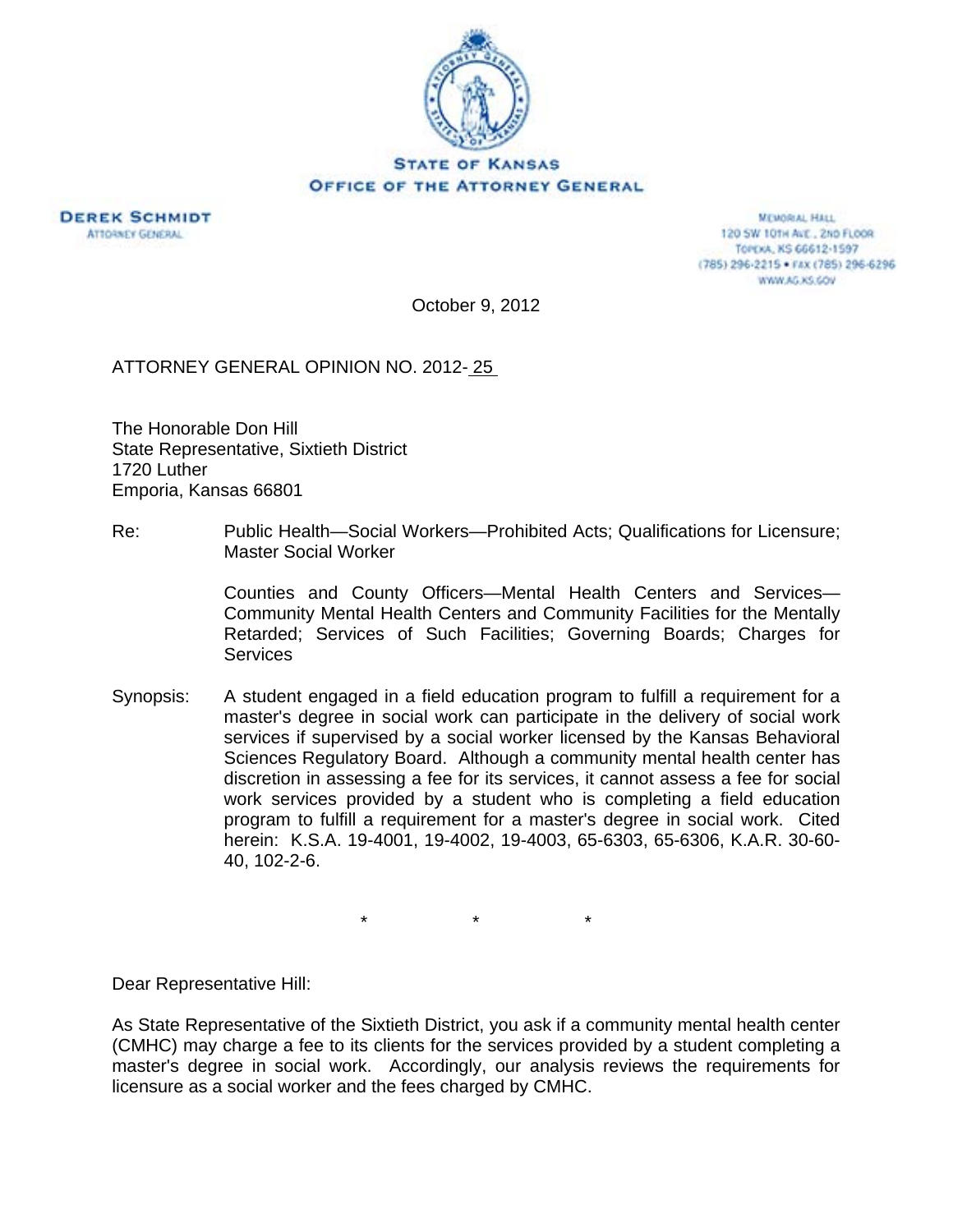The Honorable Don Hill Page 2

## Licensure Act for Social Workers

Pursuant to the Licensure Act for Social Workers  $(Act)<sub>1</sub>$ <sup>1</sup> the Kansas Behavioral Sciences Regulatory Board (Board) issues licenses to qualified applicants as a baccalaureate social worker, a master social worker, a specialist social worker, and a specialist clinical social worker.<sup>2</sup> Only the baccalaureate social worker license does not require a graduate degree in social work. $3$  Thus, a student participating in a field education program to obtain a master's degree in social work could be a licensed baccalaureate social worker. Because we do not have the authority to determine whether a fee covers services as a licensed baccalaureate social worker or as a student obtaining a master's degree in social work,<sup>4</sup> this opinion assumes that the student is not also providing services at the CMHC as a licensed baccalaureate social worker.

An applicant seeking licensure as a master's social worker must hold a master's degree from an accredited college or university and have completed a social work program.<sup>5</sup> Additionally, the graduate social work program must "have a field education program that is clearly incorporated as an integral component of the curriculum and the social work degree requirements. The field education program shall engage the student in supervised social work practice and experiential opportunities that apply classroom learning in the field setting."<sup>6</sup>

Subsection (a) of K.S.A. 65-6303 governs the assessment of a fee for social work services. It states:

No person shall engage in the practice of social work for compensation or hold forth as performing the services of a social worker unless such person is licensed in accordance with the provisions of this act, nor may any person participate in the delivery of social work service unless under the supervision of a person who is licensed under this act.

Accordingly, a social work student engaged in a field education program may participate in the delivery of social work services if a licensed social worker supervises that student. However, because a student in a social work field education program is not a licensed master's social worker, K.S.A. 65-6303(a) prohibits the assessment of a fee for the social work services provided by such student. We next review the provisions governing a CMHC to determine if they are congruent with the provisions governing social workers.

 $\overline{a}$ 

<sup>1</sup>

<sup>&</sup>lt;sup>1</sup> K.S.A. 65-6301 *et seq.*<br><sup>2</sup> K.S.A. 65-6306(a), (b), (c), and (d), respectively.

<sup>&</sup>lt;sup>3</sup> Id.<br><sup>4</sup> See K.S.A. 75-704 (Attorney General provides written opinions "upon all questions of law") and Attorney General's Statement of Policy Relating to the Furnishing of Written Legal Opinions, ¶ 8 (only questions of law will be answered).

 $5$  K.S.A. 65-6306(b)(1) and (e).

 $6$  K.A.R. 102-2-6(d).